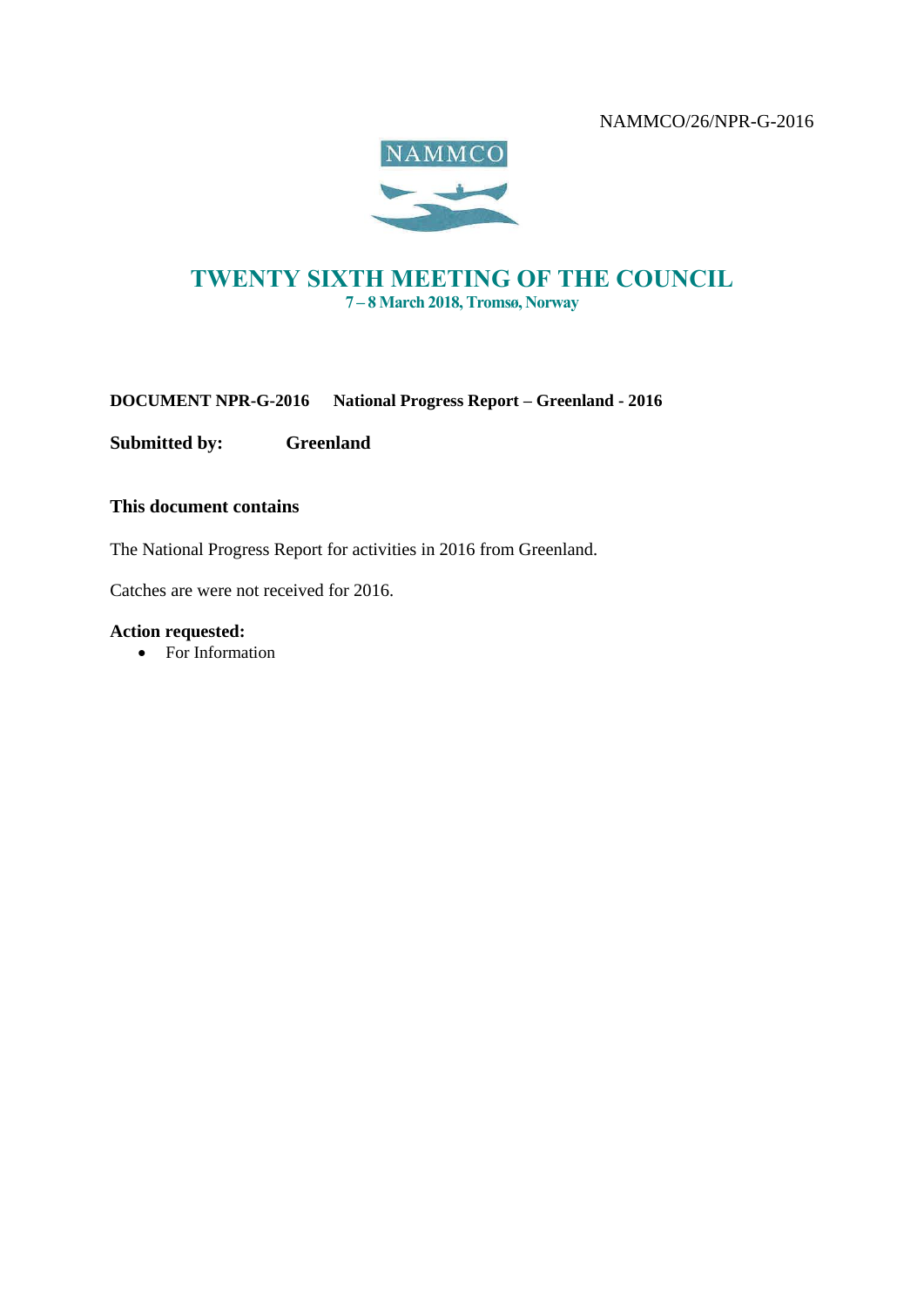## **GREENLAND**

### **PROGRESS REPORT ON MARINE MAMMALS 2016**

Greenland Institute of Natural Resources

Catch, by-catch and strandings statistics provided separately by the Ministry of Fisheries, Hunting and Agriculture

# **I. INTRODUCTION**

This report summarizes the research on pinnipeds and cetaceans done in Greenland in 2016 by The Greenland Institute of Natural Resources (GINR), in collaboration with several organizations.

## **II RESEARCH 2016**

# **A Species and stocks studied**

# **Pinnipeds**

- Walrus *Odobenus rosmarus –* Northern Baffin Bay
- Hooded seals *Cystophora cristata –*Western Atlantic
- Harbor seal *Phoca vitulina* Central West and South Greenland
- Bearded seal *Erignathus barbatus* Baffin Bay and South Greenland
- Ringed seal *Pusa hispida* West and East Greenland
- Harp seal *Pagophilus groenlandicus* West Greenland

## **Cetaceans**

- Narwhal *Monodon monoceros* West and East Greenland
- Beluga *Delphinapterus leucas –*East Greenland
- Harbour porpoise *Phocoena phocoena* West Greenland
- Sperm whale *Pyseter macrocephalus* West and East Greenland
- Bowhead whale *Balaena mysticetus* –West Greenland
- Humpback whale *Megaptera novaeangliae* West and East Greenland
- Fin whale *Balaenoptera physalus*  West and East Greenland
- Minke whale *Balaenoptera acutorostrata* West and East Greenland
- White beaked dolphins *Lagenorhynchus albirostris*  East Greenland
- Killer whale *Orcinus orca*  East Greenland

## **B Field work in 2016**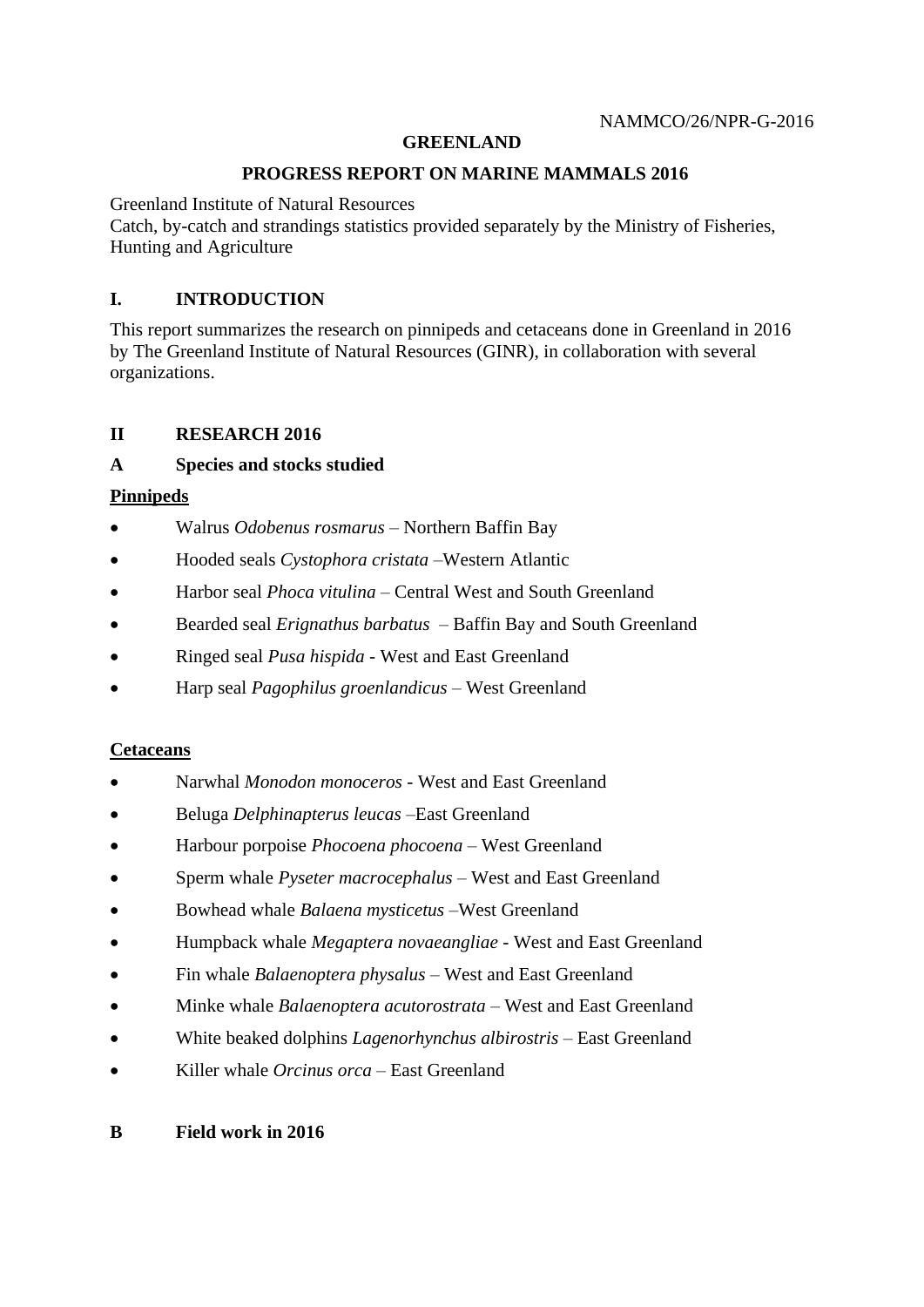# **Walrus**

GINR did not carry out fieldwork with walruses in 2016. Work with this species consisted on analyses of telemetry data from the North Water Polynya and writing of a book on user's knowledge, from interviews carried out in 2010 (published in 2017).

# **Seals**

The time-series of ringed seal tagging in Sermilik (Southeast Greenland) and in Kangia (Jacobshavn Icefjord, West Greenland) continued in 2016.

A search for seal colonies and bird colonies along the Southeast Greenland coast was finished in 2016. The first leg Cape Farewell-Tasiilaq was done in 2014 and the second leg Ittoqqortoormiit-Tasiilaq was done in 2016. Large parts of this coast are rarely visited by people, and it could therefore potentially host undiscovered harbor seal or grey seal colonies. The area is dominated by drift ice along the coast and glacier ice in some of the fjords. A complete coverage from boat was therefore not possible, but large areas were covered without finding new seal colonies, but numerous new bird-colonies were found.

A camera and a buoy that record seal-sounds was also put out in the southernmost harbor seal colony near Cape Farewell where grey seals were seen in 2009 and 2010 in the hope to detect whether grey seal still are in the area. No pictures with grey seals and no grey seal sounds were detected.

# **Cetaceans**

In order to understand the stock delineation and to obtain complementary data for abundance estimates, GINR runs a series of satellite telemetry studies. Target species in 2016 were narwhals in East Greenland, as well as fin and minke whales in Maniitsoq, West Greenland.

Satellite telemetry of narwhals in East Greenland was complemented with the use of sensors to document feeding events, heart rate and received sound levels to develop techniques for assessing the impact of anthropogenic noise. In East Greenland, telemetry studies in Scoresbysund started in 2010. A pilot narwhal tagging project was carried out in Kangerlussuaq fjord, East Greenland in August 2016.

Also in August 2016, an aerial survey of narwhals was carried out in East Greenland

As in previous years, the long-term studies of bowhead whales in Disko Bay for 2016 focused on testing technology for combining satellite telemetry and recording sounds on the surface of whale bodies, in order to better understand the effect of sound from seismic air guns. In addition, oceanographic tags that record temperature, salinity, depth and position are under development.

Collection of identification pictures taken by the public of humpback whales flukes and dorsal fins from West Greenland continued throughout 2016. In Nuuk, fieldwork on humpback whales in 2016 included photo-identification, biopsy sampling and satellite telemetry.

Studies of large whales in Tasiilaq, Southeast Greenland continued in 2016, and include photo identification, biopsy darting, satellite telemetry, passive acoustic monitoring, oceanographic measurements and distribution of potential prey.

In cooperation with the Marine Reseach institute in Iceland, MMSO (marine mammal and seabird observrs) were placed in two research vessels doing transects for mackerel abundance.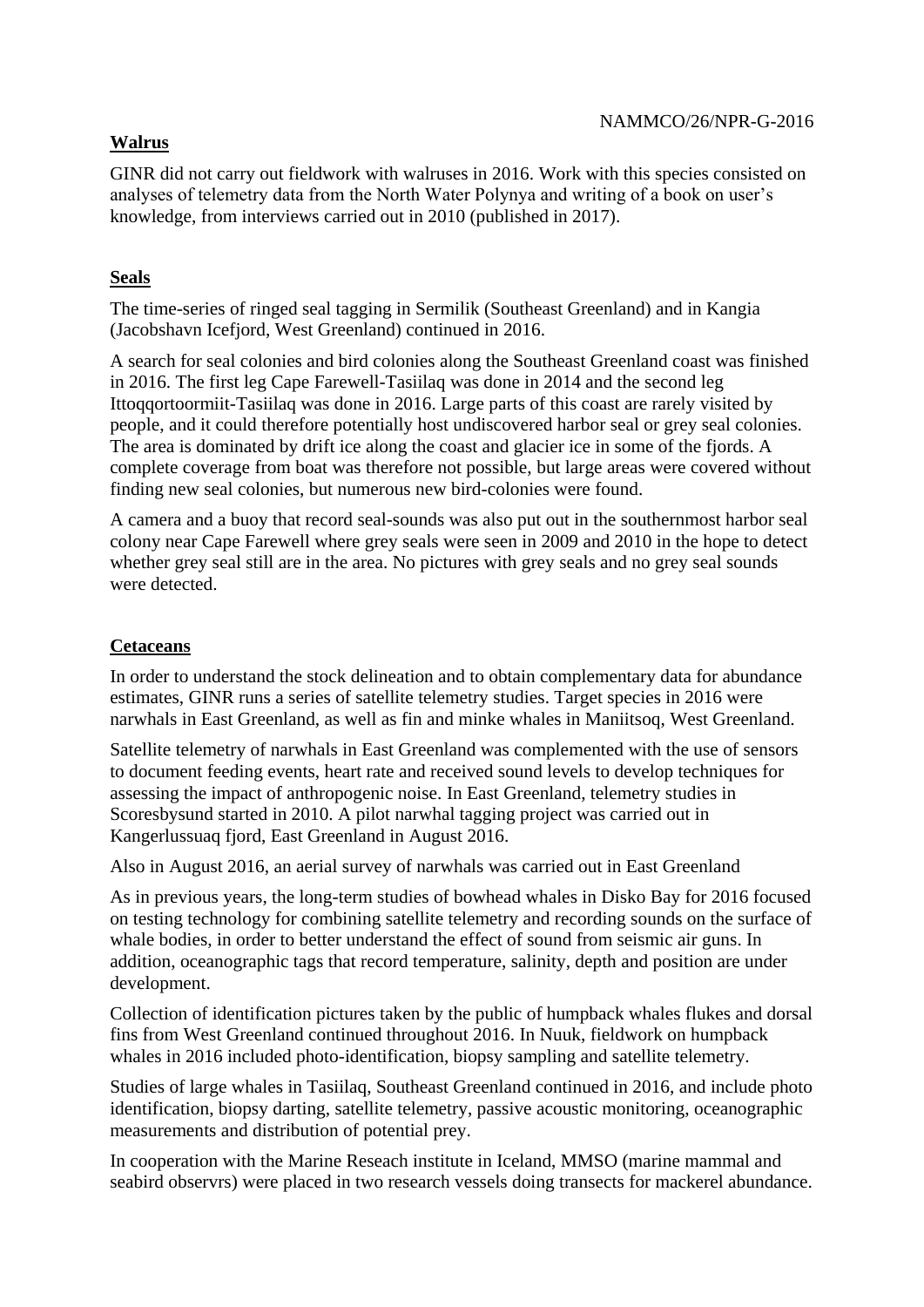As part of the requirements for obtaining a whaling licence, hunters provided GINR with tissue samples from minke whales, fin whales and humpback whales.

The Danish Centre for Energy and Environment (DCE), University of Aarhus, maintains a database with observations collected by dedicated marine mammal and sea bird observers on board vessels carrying out seismic surveys under licences provided by the Bureau of Minerals and Petroleum.

# **C Laboratory work in 2016**

Laboratory work carried out in 2016 included the analysis of stomach samples from seals, fish and harbour porpoises in Nuuk, as well as genetic analyses of bowhead whales at the University of Oslo and genetic analyses of harbor porpoise.

Sound recordings from moorings in West and East Greenland are being analyzed for estimates of background noise and seasonal occurrence of cetaceans and bearded seals, as well as monitoring of seismic exploration.

# **D Other studies in 2016**

A number of desktop studies were carried out during 2016, including analysis of catch statistics for a number of species and assessments of narwhal and beluga for scientific working groups under NAMMCO/JCNB and of large whales for the IWC.

# **E Research results in 2016**

The majority of research results from the fieldwork of 2016 are not available yet.

## **III ONGOING RESEARCH IN 2017**

The time-series of ringed seal tagging in Sermilik (Southeast Greenland) and in Kangia (Jacobshavn Icefjord, West Greenland) continued in 2017.

Several marine mammal studies started in 2017, with the aim of updating the strategic environmental impact assessment for hydrocarbon activities in Northeast Greenland. The studies are financed by the oil companies with exploration licenses in the area. The pinniped and cetacean studies include:

- Seasonal Occurrence of marine mammals and the effect of seismic activities, based on PAM,
- Visual aerial surveys of marine mammals and seabirds in the Greenland Sea
- Winter survey of marine mammals in the Northeast Water
- Migrations and concentration areas of bowhead whales in East Greenland
- Assessment of short-term effects of seismic exploration on narwhals
- Distribution and habitat use of harp seal pups off Northeast Greenland
- Distribution and habitat use of ringed seals off Northeast Greenland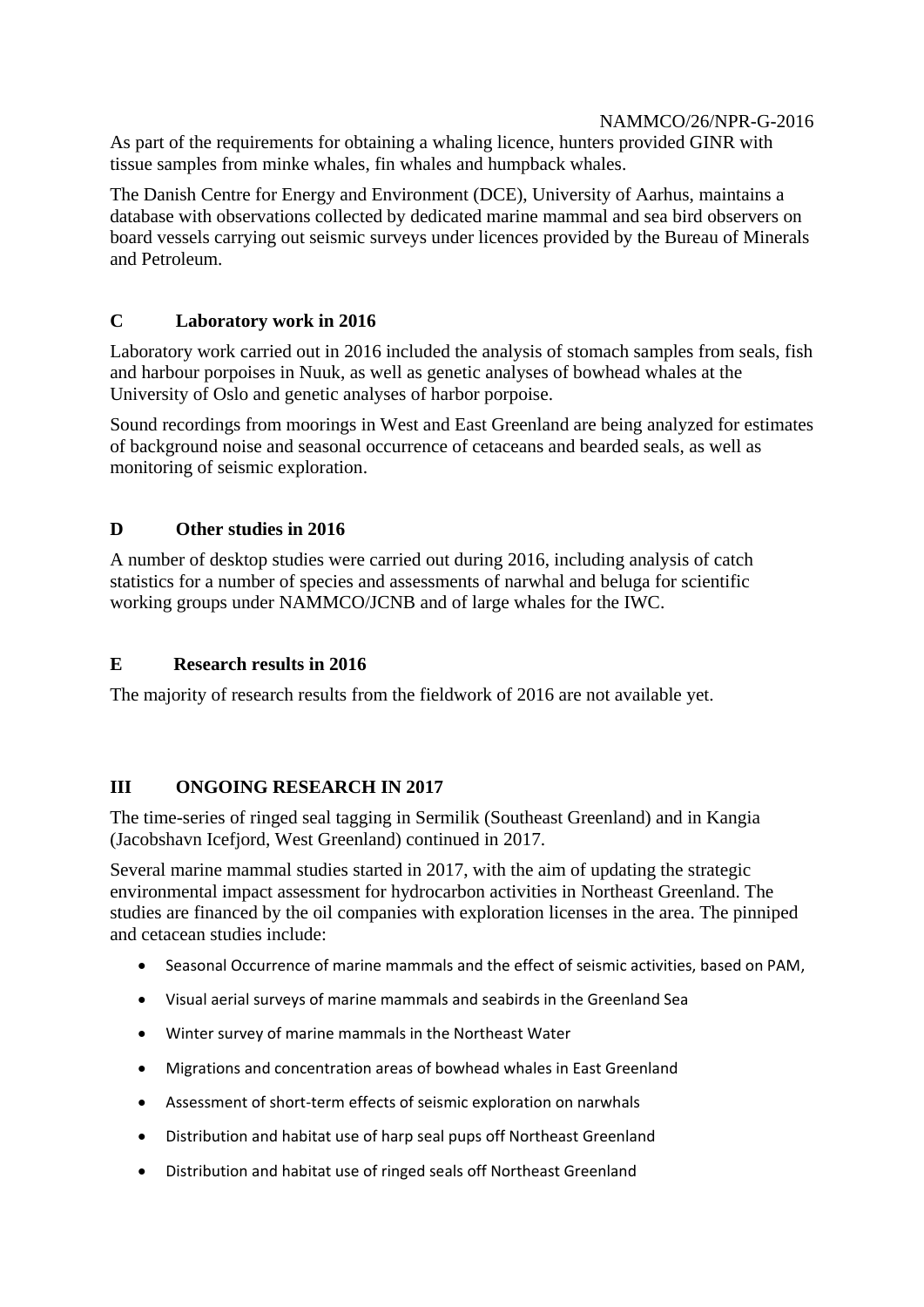In order to understand the stock delineation and to obtain complementary data for abundance estimates, GINR runs a series of satellite telemetry studies. Target species in 2017 were narwhals in East Greenland, as well as fin and minke whales in Maniitsoq, West Greenland.

Satellite telemetry of narwhals in East Greenland was complemented with the use of sensors to document feeding events, heart rate and received sound levels to develop techniques for assessing the impact of anthropogenic noise. In East Greenland, telemetry studies in Scoresbysund started in 2010. The 2017 season in Scoresbysund was the most ambitious so far, as it included controlled exposure experiments using a research vessel with a modified seismic air gun in an area with hydrophones moored into the sea floor and instrumented narwhals.

For the second time in a three year series, a narwhal tagging project was carried out in Kangerlussuaq fjord, East Greenland in August 2017.

Also in August 2017, an aerial survey of narwhals was carried out in East Greenland

As in previous years, the long-term studies of bowhead whales in Disko Bay for 2017 focused on testing technology for combining satellite telemetry and recording sounds on the surface of whale bodies, in order to better understand the effect of sound from seismic air guns. In addition, oceanographic tags that record temperature, salinity, depth and position are under development.

Collection of identification pictures taken by the public of humpback whales flukes and dorsal fins from West Greenland continued throughout 2017. In Nuuk, fieldwork on humpback whales in 2016 included photo-identification, biopsy sampling and satellite telemetry.

Studies of large whales in Tasiilaq, Southeast Greenland continued in 2017, and were include photo identification, biopsy darting, satellite telemetry, passive acoustic monitoring, on-whale tagging for videofilming feeding events, oceanographic measurements, distribution of potential prey and analysis of diverse samples from harvested animals. Necropsies in 2017 included minke whales, white beaked dolphins and killer whales.

## **IV ADVICE GIVEN AND MANAGEMENT MEASURES TAKEN**

Advice and quotas for cetaceans and pinnipeds in the calendar year 2016 are summarized in table 1.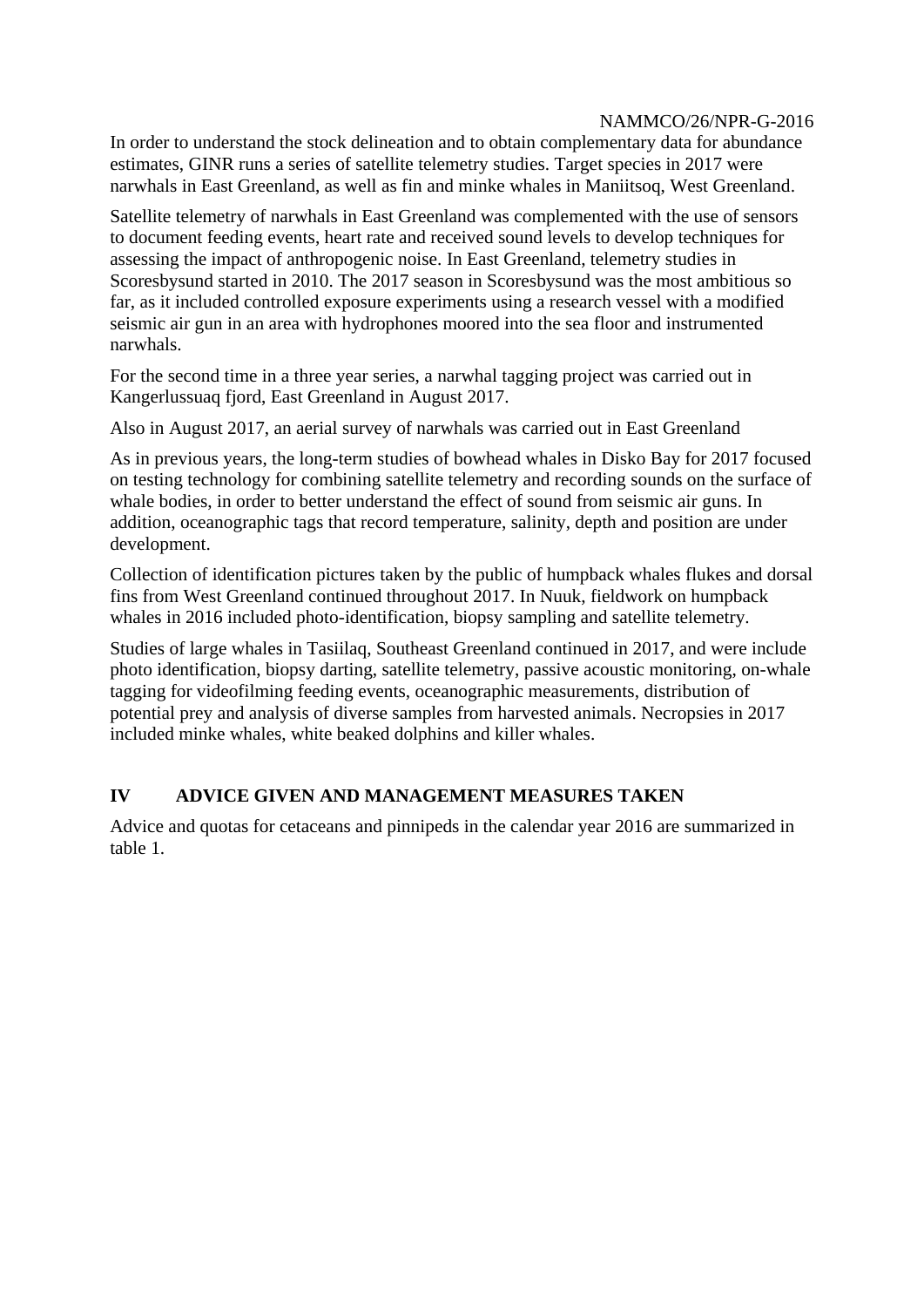Table 1. Overview of management advice per stock and the quota or other management measures used in 2016

| <b>Species - stock</b>                            | <b>Advisor</b>           | <b>Advice in 2016</b>                           | <b>Management</b><br>measure 2016                                        |
|---------------------------------------------------|--------------------------|-------------------------------------------------|--------------------------------------------------------------------------|
| Harbour seal                                      | <b>NAMMCO</b>            | Total protection                                | Protected since<br>2010                                                  |
| Grey seal                                         | <b>NAMMCO</b>            | Total protection                                | Protected since<br>2010                                                  |
| Harp seal                                         | <b>ICES/NAFO/NAMMCO</b>  | No concern                                      | No catch limit                                                           |
| Hooded seal                                       | <b>ICES/NAFO/NAMMCO</b>  | No concern                                      | No catch limit                                                           |
| Walrus - Baffin Bay                               | <b>NAMMCO</b>            | 85 landed animals                               | Quota of 86                                                              |
| Walrus - Davis Strait / Baffin Island             | <b>NAMMCO</b>            | 100 or less removals                            | Quota of 69                                                              |
| Walrus - East Greenland                           | <b>NAMMCO</b>            | 20 or less removals                             | Quota of 18                                                              |
| Beluga - West Greenland                           | <b>JCNB &amp; NAMMCO</b> | 320 landed animals.<br>Protection south of 65°N | Quota of 320, of<br>which 20 are<br>allocated south of<br>$65^{\circ}$ N |
| Beluga - Qaanaaq                                  | <b>JCNB &amp; NAMMCO</b> | Catch of 20 acceptable                          | Quota of 20                                                              |
| Narwhal - Etah                                    | <b>JCNB &amp; NAMMCO</b> | 5 landed animals                                | Quota of 5                                                               |
| Narwhal - Inglefield Bredning                     | <b>JCNB &amp; NAMMCO</b> | 98 landed animals                               | Quota of 98                                                              |
| Narwhal - Melville Bay                            | <b>JCNB &amp; NAMMCO</b> | 70 landed animals                               | Quota of 70                                                              |
| Narwhal - Uummannaq                               | <b>JCNB &amp; NAMMCO</b> | 154 landed animals                              | Quota of 154                                                             |
| Narwhal - Disko Bay area                          | <b>JCNB &amp; NAMMCO</b> | 97 landed animals                               | Quota of $971$                                                           |
| Narwhals - Ittoqqortoormiit                       | <b>JCNB &amp; NAMMCO</b> | 50 landed animals                               | Quota of 66                                                              |
| Narwhal - Tasiilaq                                | <b>JCNB &amp; NAMMCO</b> | 16 landed animals                               | Quota of 16                                                              |
| Bowhead whale - West Greenland / Arctic<br>Canada | <b>IWC</b>               | 5 removals acceptable                           | Quota of 2                                                               |

<sup>1</sup> The quota in the Disko Bay area is 91, and the remaining 6 are allocated to Southwest Greenland

 $\overline{a}$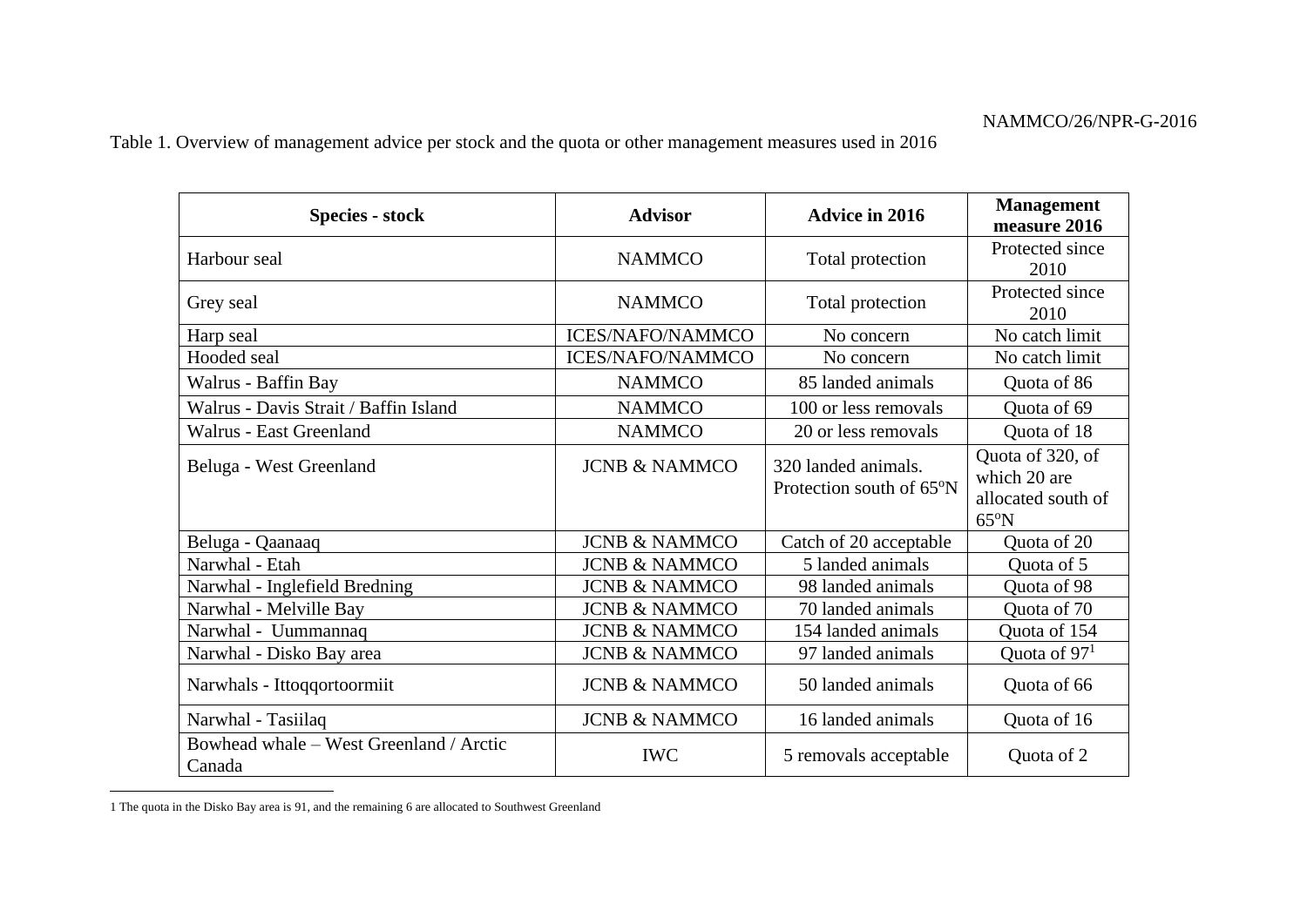| Humpback whale – West Greenland | IWC        | 10 removals acceptable  | Ouota of 10  |
|---------------------------------|------------|-------------------------|--------------|
| Fin whale – West Greenland      | <b>IWC</b> | 19 removals acceptable  | Ouota of 19  |
| Minke whale – West Greenland    | IWC        | 164 removals acceptable | Ouota of 164 |
| Minke whale – East Greenland    | IWC        | 12 removals acceptable  | Ouota of 12  |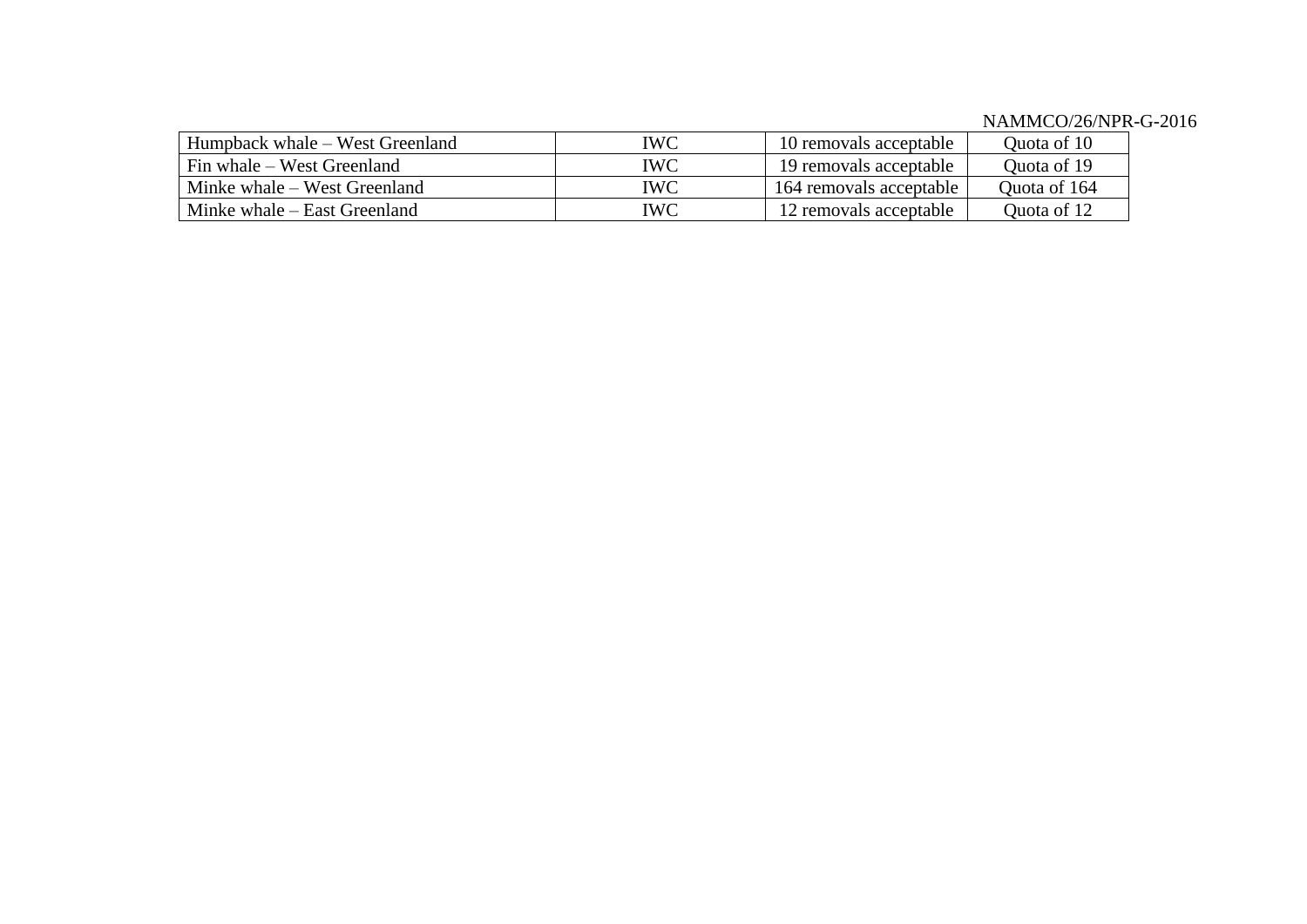According to legislation, animals that are struck but lost should be reported. However, the scarcity of reports suggests that there is underreporting of struck bust lost animals for beluga, narwhal and walrus. For narwhal, beluga and walrus in Baffin Bay, the advice is given as landed animals and takes into account the potential numbers of animals caught in Canada and struck but lost in both Canada and Greenland. The assessment for walrus in West Greenland is older, and given as total removals, regardless if the walruses are caught in Greenland, in Canada or struck and lost. In consequence, walrus quotas for Davis Strait/Baffin Island are lower than the recommended removals to allow for struck but lost animals and for harvest in Canada.

Most of the quotas of cetaceans and pinnipeds in 2016 were in accordance with biological advice. One exception was the quota for walruses in Qaanaaq, Baffin Bay, which was one walrus higher that the advice (quota of 86, against an advice of 85). However, only 74 walrus were reported caught in Qaanaaq, so the catches were within the scope of the advice. The quota for narwhals in Ittoqqortoormiit was also higher than the advice (66 vs.50). Only 44 narwhals were reported caught in Ittoqqortoormiit, so the catches here were also lower than the advice.

Quotas for large whales are set by the IWC. On its meeting in 2014, the IWC agreed upon quotas for the remaining years of the block period  $2015 - 2018$ . The IWC quotas were implemented.

A CITES Non Detriment Findings report (NDF) was issued as one document for all marine mammals in Greenland in April 2017. The NDF for 2017 compares catches and advice for 2014, 2015 and 2016. The species targeted are marine mammals in CITES appendix II (minke whale in West Greenland, narwhal, beluga, harbor porpoise, pilot whale, killer whale, white beaked dolphins and polar bear) and walrus, which is in appendix III, but has been deemed as species of interest by the EU and the Government of Greenland. The NDF concluded that, as a whole, in the period 2014-2016, catches have followed the advice from NAMMCO, JCNB or IWC for all stocks, except narwhals in Melville Bay, Ittoqqortormiit and Tasiilaq, where the totals for the three years were higher than recommended. For harbor porpoise, pilot whale, killer whale, dolphin and polar bear, it was not possible to conclude whether catches are as sustainable, as there is no biological advice for these species.

In 2013, NAMMCO recommended that Greenland should take a closer look at the accuracy of catch data for harbor porpoises and killer whales. This work has not been completed.

# VV **PUBLICATIONS AND DOCUMENTS (2016 ONLY, GINR only)**

## **Peer reviewed**

- Gebbink WA, Bossi R, Riget FF, Rosing-Asvid A, Sonne F, Dietz R (2016) Observation of emerging per- and polyfluoroalkyl substances (PFASs) in Greenland marine mammals. Chemosphere, 144: 2384-2391.
- Hauser DDW, KL Laidre, KM Stafford, HL Stern, RS Suydam, PR Richard (2016) Decadal shifts in autumn migration timing by Pacific Arctic belugas are related to delayed annual sea ice formation. *Global Change Biology* doi: 10.1111/gcb.13564
- Heide-Jørgensen, M.P., R.G. Hansen, S. Fossette, N.H. Nielsen, D.L. Borchers, H. Stern, L. Witting. 2016. Rebuilding beluga stocks in West Greenland. **Animal Conservation** 1-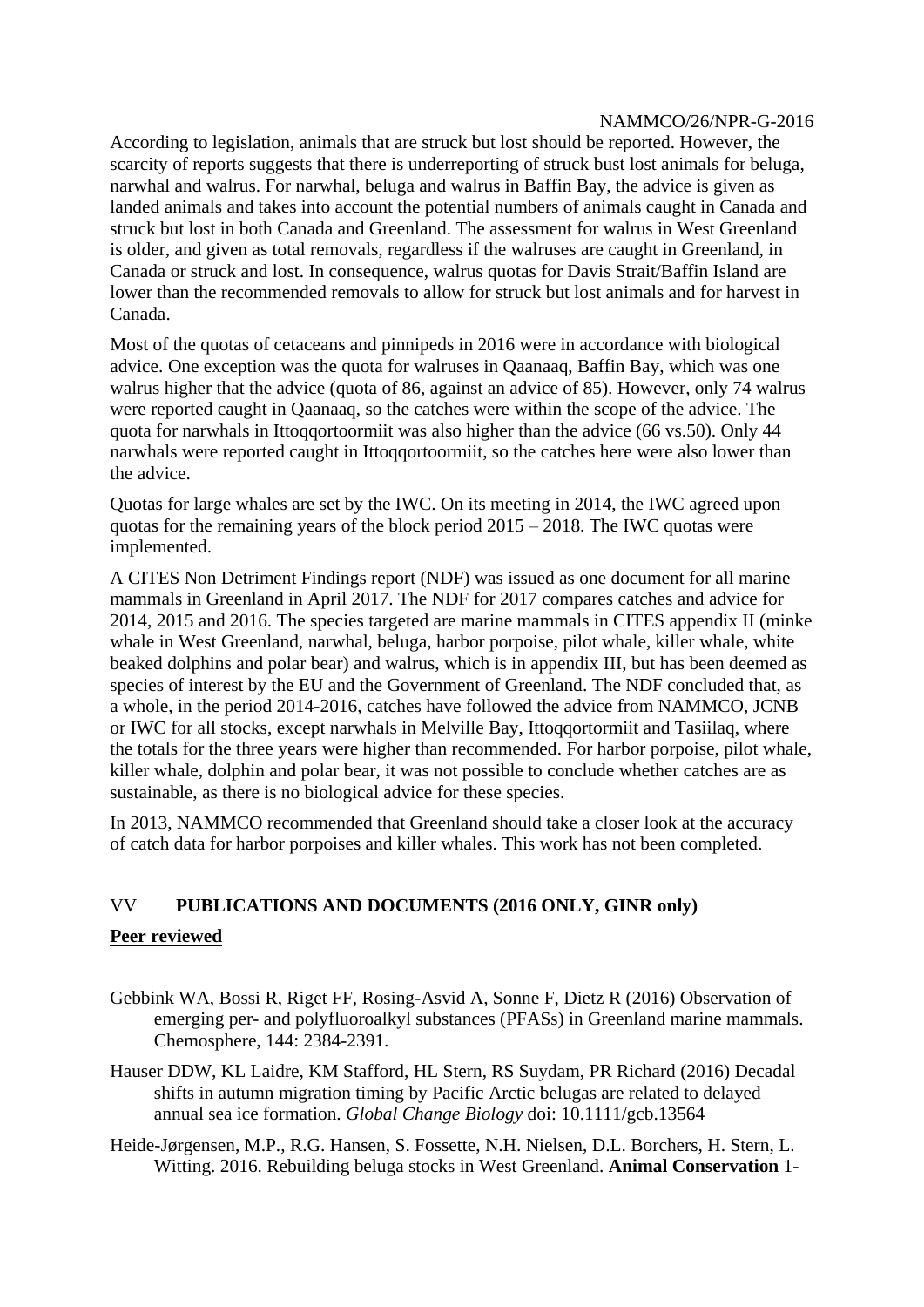- Heide-Jørgensen, M.P., M.H. Sinding, N.H. Nielsen, A. Rosing-Asvid, and R.G. Hansen. 2016. Large numbers of marine mammals winter in the North Water polynia. **Polar Biology** DOI 10.1007/s00300-015-1885-7
- Hunt GL Jr., K. Drinkwater, . Arrigo, . Berge, KL Daly, S Danielson, M Daase, H Hop, E Isla, N Karnovsky, K Laidre, FJ Mueter, EJ Murphy, PE Renaud, WO Smith Jr., P Trathan, J Turner, D Wolf-Gladrow (2016) Advection in polar and sub-polar environments: Impacts on high latitude marine ecosystems. *Progress in Oceanography* 149: 40–81
- Koblitz JC, Stilz P, Rasmussen MH, Laidre KL (2016) Highly Directional Sonar Beam of Narwhals (*Monodon monoceros*) Measured with a Vertical 16 Hydrophone Array. *PLoS ONE* 11(11): e0162069. doi:10.1371/journal.pone.0162069
- Laidre KL, T Moon, DDW Hauser, R McGovern, MP Heide-Jørgensen, R Dietz, B Hudson (2016) Use of Glacial Fronts by Narwhals (*Monodon monoceros*) in West Greenland. *Biology Letters* 12: 20160457.<http://dx.doi.org/10.1098/rsbl.2016.0457>
- Linnebjerg, J.F., K. A. Hobson, J. Fort, T. G. Nielsen, P. Møller, K. Wieland, **E. W. Born**, F. F. Rigét, A. Mosbech 2016. Deciphering the structure of the West Greenland marine food web using stable isotopes ( $\delta^{13}C$ ,  $\delta^{15}N$ ). Marine Biology 163: 230, DOI 10.1007/s00227-016-3001-0; 15 pp.
- Sinding, M-HS, Tervo, OM, Grønnow, B, Gulløv, HC, Toft, PA, Bachmann, L, Fietz, K, Rekdal, SL,Christoffersen, MF, Heide-Jørgensen, MP, Olsen, MT, and Foote, AD 2016: Sex determination of baleen whale artefacts: Implications for ancient DNA use in zooarcheology. Journal of Archeological Science: Reports. 10:345-349
- Yurkowski DJ, Semeniuk CAD, Harwood LA, Rosing-Asvid A, Dietz R, Brown TM, Clackett S, Grgicak-Mannion A, Fisk AT, Ferguson SH (2016) Influence of sea ice phenology on the movement ecology of ringed seals across their latitudinal range. Marine ecology progress series. 562: 237–250.

### **Meeting documents**

- Hansen RG and Heide-Jørgensen MP (2016) Abundance of whales in East and West Greenland in 2015. NAMMCO SC/23/AE/08
- Heide-Jørgensen MP and Hansen RG (2016). An index of the relative abundance of minke whales in West Greenland. NAMMCO SC/23/AE/06
- Hansen RG and Heide-Jørgensen MP (2016) Abundance of whales in East and West Greenland in 2015. IWC SC/D16//AWMP/06
- Watt, C.A., Witting, L., Marcoux, M., Doniol-Valcroze, T., Hansen, R.G., Hobbs, R., Ferguson, S.H., and Heide-Jørgensen, M.P. (2016). Population modelling for narwhal (Monodon monoceros) stocks shared between eastern Canada and West Greenland. DFO Can. Sci. Advis. Sec. Res. Doc. 2016.
- Witting L (2016) Meta population modelling of narwhals in East Canada and West Greenland, Canadian National Marine Mammal Peer Review Meeting 2016, bioRxiv, doi: https://doi.org/10.1101/059691
- Witting (2016) Density regulated model for West Greenland humpback whales,

12